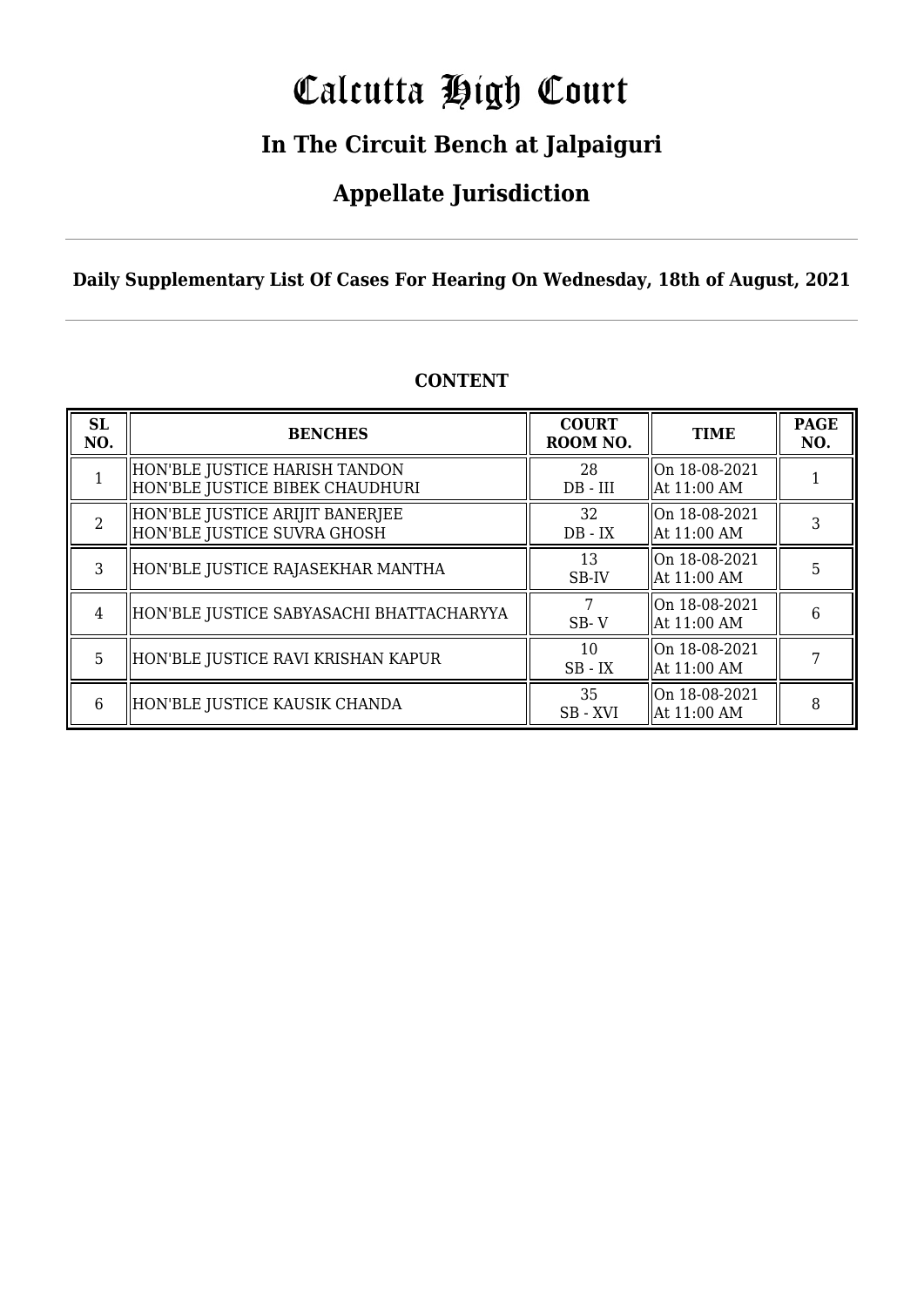

# Calcutta High Court **In The Circuit Bench at Jalpaiguri**

### **Appellate Side**

**DAILY CAUSELIST For Wednesday The 18th August 2021** AT 11:00 A.M.

**COURT NO. 28**

**DIVISION BENCH (DB - III)**

#### **HON'BLE JUSTICE HARISH TANDON HON'BLE JUSTICE BIBEK CHAUDHURI (FROM PRINCIPAL BENCH)**

#### **FOR ORDERS**

| $\mathbf{1}$ |                                            | IA NO. CRAN/1/2021 RAMESH MANJU BISHNOI@<br>RAMESH MANJU BISHNOY@                                    | PRITAM ROY<br>PRITAM ROY               |
|--------------|--------------------------------------------|------------------------------------------------------------------------------------------------------|----------------------------------------|
|              | $[24.08.2021]$ [J - II]<br>In CRM/497/2021 | RAMESH KUMAR BISHNOI<br>Vs                                                                           |                                        |
|              |                                            | THE STATE OF WEST<br><b>BENGAL</b>                                                                   |                                        |
|              |                                            | <b>APPLICATION FOR BAIL</b>                                                                          |                                        |
| 2            | CRM/722/2021<br>[24.08.2021]               | RAJESH MUNDA @ GUTTU<br><b>VS</b><br>THE STATE OF WEST                                               | ARIJIT GHOSH                           |
|              |                                            | <b>BENGAL</b>                                                                                        |                                        |
| 3            | CRM/812/2021<br>[24.08.2021]               | <b>BILTU SEN</b><br><b>VS</b><br>THE STATE OF WEST<br><b>BENGAL</b>                                  | <b>SHYAMAL BARMAN</b>                  |
| 4            | CRM/838/2021                               | PARESH SEN<br><b>VS</b><br>THE STATE OF WEST<br><b>BENGAL</b>                                        | <b>SUDIP GUHA</b>                      |
|              |                                            | <b>APPLICATION FOR ANTICIPATORY BAIL</b>                                                             |                                        |
| 5            | CRM/766/2021                               | MODON DAS @ MADAN DAS<br><b>AND ANR</b><br><b>VS</b><br>THE STATE OF WEST<br><b>BENGAL</b>           | <b>JAYDEEP KANTA</b><br><b>BHOWMIK</b> |
| 6            | CRM/810/2021<br>[24.08.2021]               | ABU CHHAYED @ TINKU @<br><b>ABU SAHED AND ORS</b><br><b>VS</b><br>THE STATE OF WEST<br><b>BENGAL</b> | <b>SUDIP GUHA</b>                      |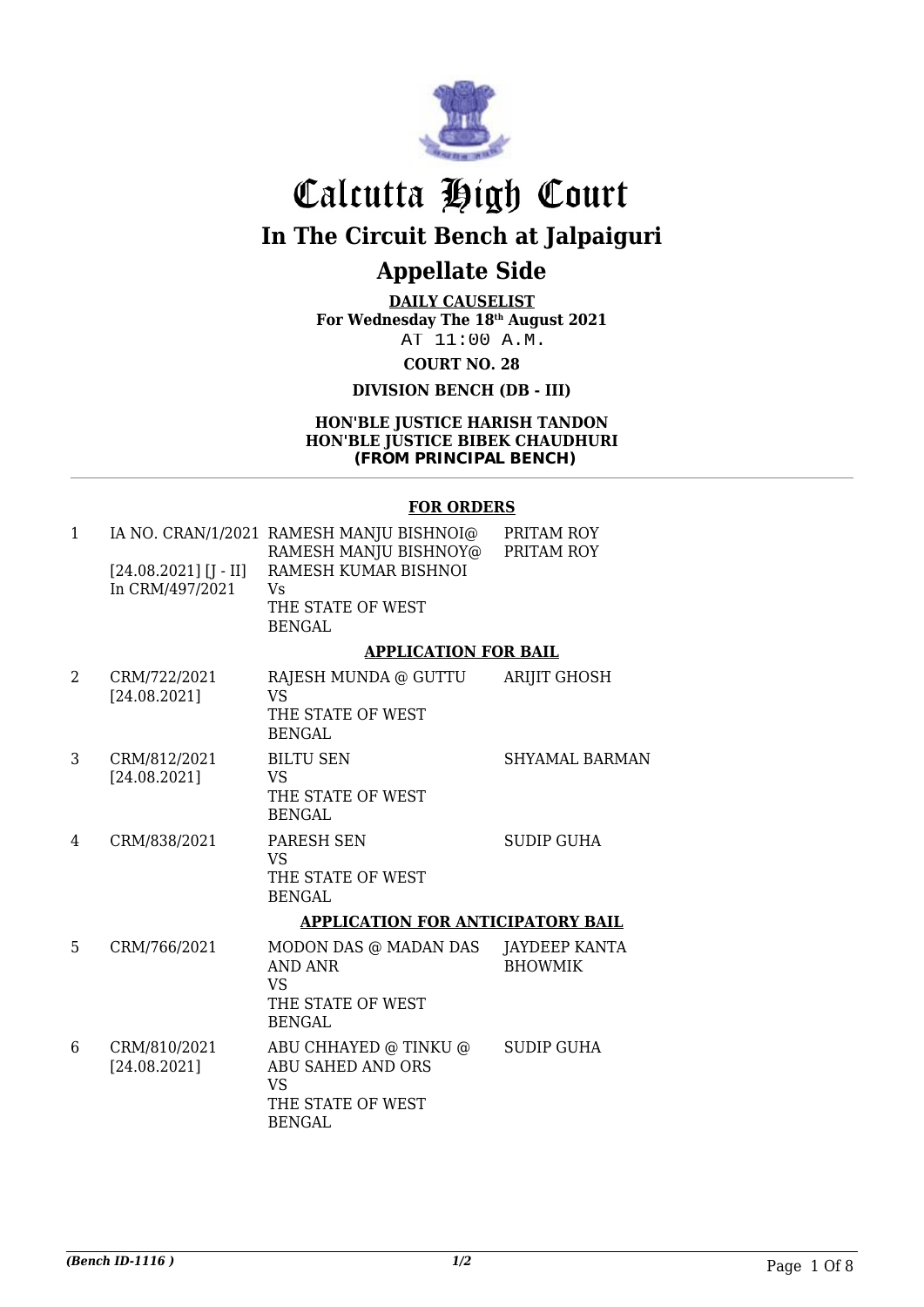| 7  | CRM/840/2021 | SADEK ALI MIAH @<br>CHHADEK ALI MIAH AND<br>ORS<br>VS<br>THE STATE OF WEST<br><b>BENGAL</b> | <b>SUDIP GUHA</b>     |
|----|--------------|---------------------------------------------------------------------------------------------|-----------------------|
| 8  | CRM/842/2021 | SISHU GOPAL ROY AND ORS<br>VS<br>THE STATE OF WEST<br><b>BENGAL</b>                         | DEBAJIT KUNDU         |
| 9  | CRM/846/2021 | RABIKANTA ADHIKARY<br>VS<br>STATE OF WEST BENGAL                                            | KALIPADA DAS          |
| 10 | CRM/848/2021 | MAJIDUL HOQUE @<br><b>MAJIDUL HAQUE</b><br>VS<br>THE STATE OF WEST<br><b>BENGAL</b>         | HILLOL SAHA<br>PODDER |
| 11 | CRM/853/2021 | <b>BABLU BARMAN AND ORS</b><br>VS<br>State of West Bengal                                   | RATAN CHANDRA<br>ROY  |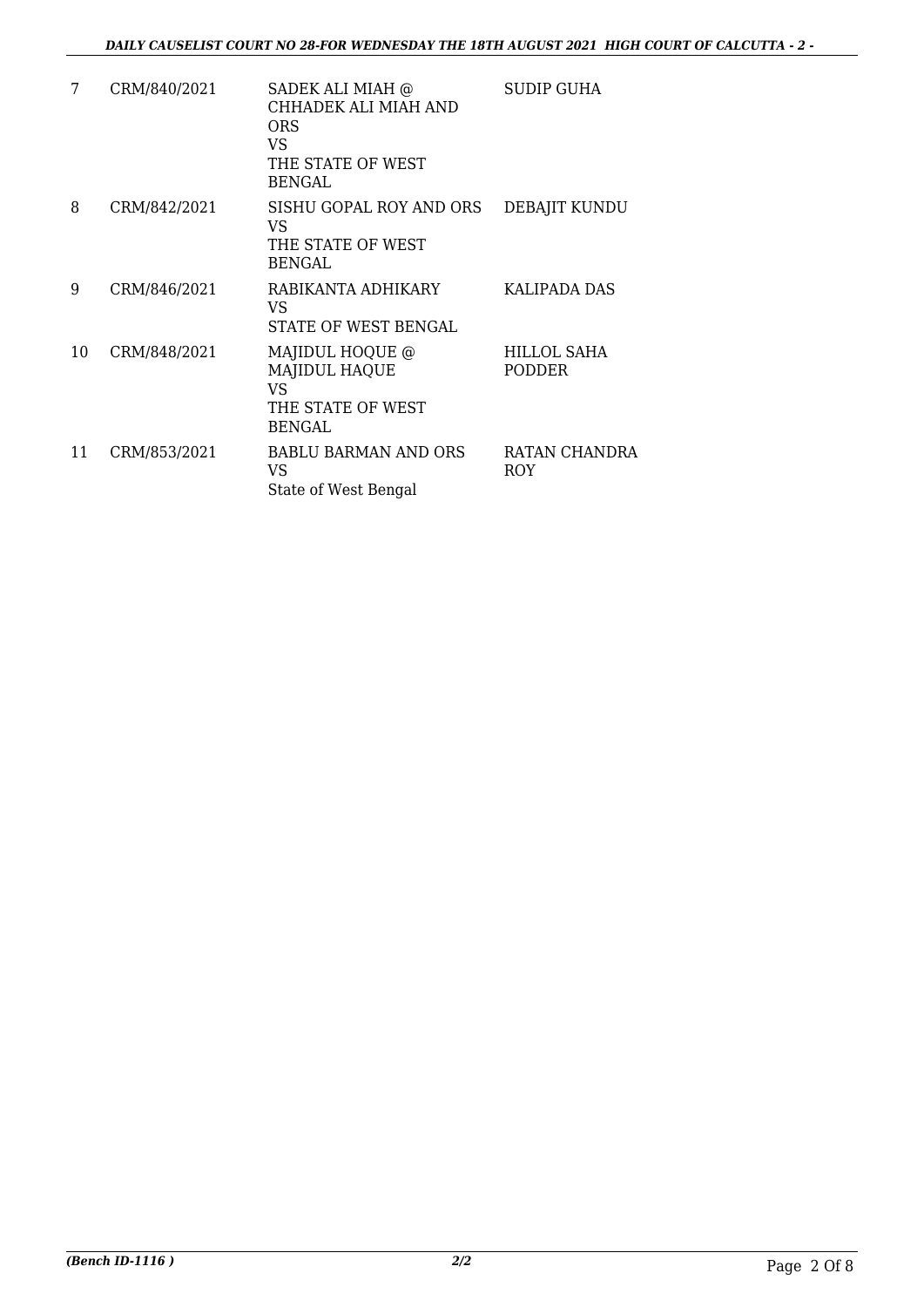

**DAILY CAUSELIST For Wednesday The 18th August 2021**

### **COURT NO. 32**

**DIVISION BENCH (DB - IX)**

### **AT 11:00 AM**

### **HON'BLE JUSTICE ARIJIT BANERJEE HON'BLE JUSTICE SUVRA GHOSH (VIA VIDEO CONFERENCE)**

#### **FROM PRINCIPAL BENCH**

### **APPLICATION FOR ANTICIPATORY BAIL**

| 1 | CRM/625/2021 | <b>JYOTI DAS AND ORS</b><br>VS<br>THE STATE OF WEST BENGAL               | JAYDEEP KANTA<br><b>BHOWMIK</b> |
|---|--------------|--------------------------------------------------------------------------|---------------------------------|
| 2 | CRM/784/2021 | ALAMIN HAQUE @ ALAMMIN<br>VS.<br>State of West Bengal                    | RATAN CHANDRA<br>ROY            |
| 3 | CRM/806/2021 | LIPI BIBI AND ORS<br>VS<br>State of West Bengal                          | <b>SUMAN SEHANABIS</b>          |
| 4 | CRM/821/2021 | HABI MIAH @ HABIBAR<br>RAHAMAN AND ORS<br>VS<br>THE STATE OF WEST BENGAL | HILLOL SAHA<br><b>PODDER</b>    |
| 5 | CRM/789/2021 | ANAND KUMAR SRIVASTAV<br>VS<br>THE STATE OF WEST BENGAL                  | AMANUL ISLAM                    |
| 6 | CRM/828/2021 | AMIT GUPTA<br><b>VS</b><br>State of West Bengal                          | <b>ARUSHI RATHORE</b>           |
| 7 | CRM/753/2021 | AJAL ALI @ AJAD ALI @ AZAD<br>ALI<br>VS<br>THE STATE OF WEST BENGAL      | MADHUSHRI DUTTA                 |
| 8 | CRM/775/2021 | ERSAD ALI @ ERSHAD ALI<br>VS<br>THE STATE OF WEST BENGAL                 | <b>SUDIP GUHA</b>               |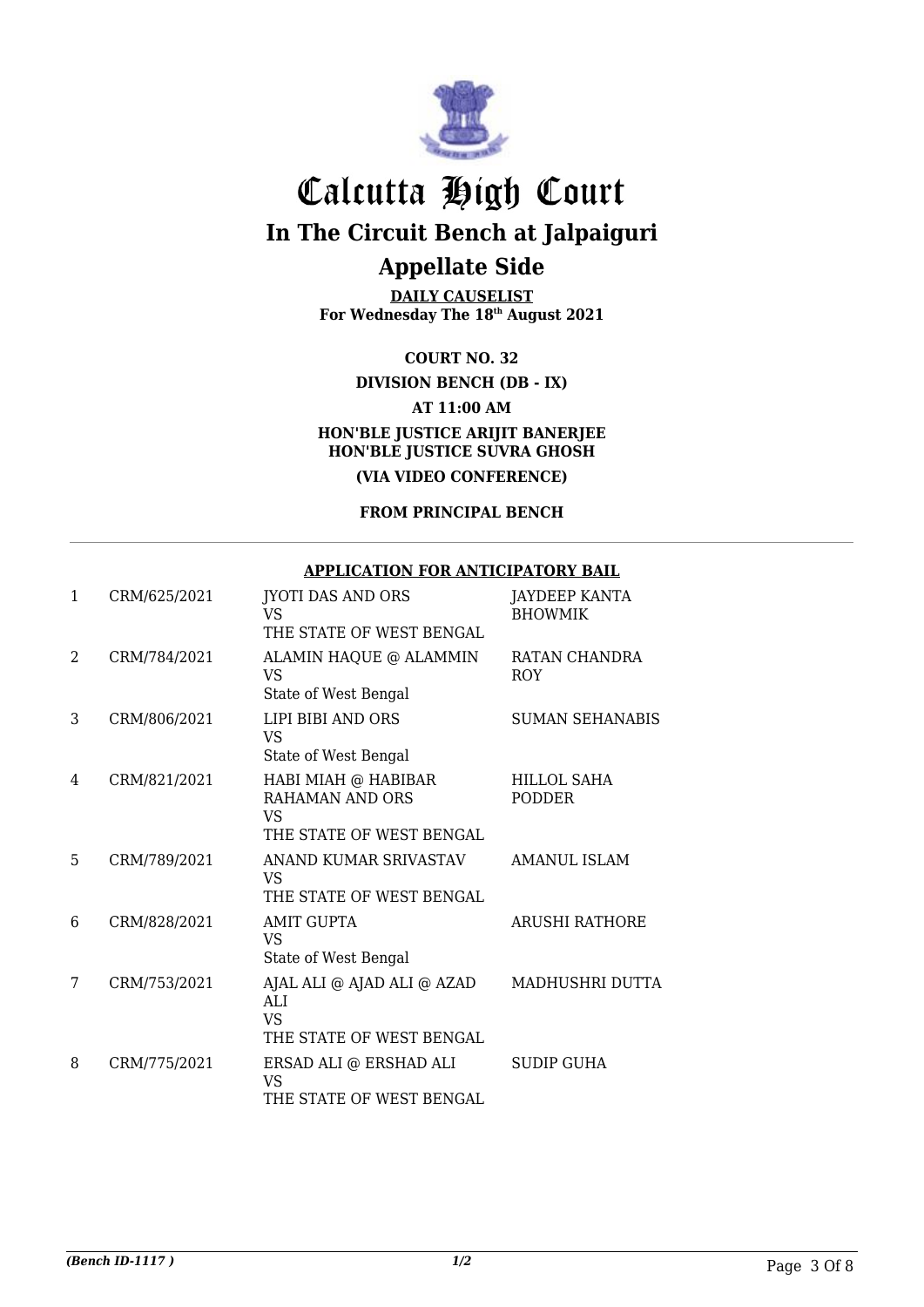| 9  | CRM/224/2021       | SADDAM PRAMANIK AND ORS<br>VS<br>THE STATE OF WEST BENGAL                                          | DEBASISH<br>MUKHOPADHYAY            |
|----|--------------------|----------------------------------------------------------------------------------------------------|-------------------------------------|
|    | IA NO: CRAN/1/2021 |                                                                                                    |                                     |
| 10 | CRM/791/2021       | <b>SHANTANA DAS</b><br><b>VS</b><br>THE STATE OF WEST BENGAL                                       | DEBAJIT KUNDU                       |
| 11 | CRM/792/2021       | ANAN TOPPO @ AMAN TOPPO<br>VS<br>THE STATE OF WEST BENGAL                                          | DEBAJIT KUNDU                       |
| 12 | CRM/836/2021       | <b>MD JABERUL</b><br>HUSSAIN@HOSSAIN@ZABRUL<br><b>HUSALIM</b><br><b>VS</b><br>State of West Bengal | JEENIA RUDRA                        |
| 13 | CRM/837/2021       | <b>GANESH RAVA</b><br><b>VS</b><br>State of West Bengal                                            | ARNAB SAHA                          |
| 14 | CRM/839/2021       | SUNIL ROY @ SUNIL<br><b>CHANDRA ROY</b><br><b>VS</b><br>THE STATE OF WEST BENGAL                   | <b>SUDIP GUHA</b>                   |
| 15 | CRM/844/2021       | MD AKHTAR ALI @ AKHTAR<br>ALI<br><b>VS</b><br>State of West Bengal                                 | SHIBAJI KUMAR DAS                   |
| 16 | CRM/845/2021       | <b>MINTU KUMAR</b><br><b>VS</b><br>State of West Bengal                                            | <b>SUMAN SEHANABIS</b>              |
| 17 | CRM/847/2021       | PABAN BHOWMICK @<br><b>BHOWMIK</b><br><b>VS</b><br>THE STATE OF WEST BENGAL                        | <b>HILLOL SAHA</b><br><b>PODDER</b> |
| 18 | CRM/856/2021       | <b>BHOLA BARMAN AND ORS</b><br><b>VS</b><br>State of West Bengal                                   | <b>FIROZE HASSAN</b>                |
| 19 | CRM/857/2021       | RABINDRA NATH DAS AND<br><b>ORS</b><br><b>VS</b><br>State of West Bengal                           | RATAN CHANDRA<br>ROY                |
|    |                    | <b>FOR CORRECTION</b>                                                                              |                                     |
| 20 | CRM/731/2021       | PABITRA ROY AND ORS<br><b>VS</b><br>THE STATE OF WEST BENGAL                                       | SUBHASISH MISRA                     |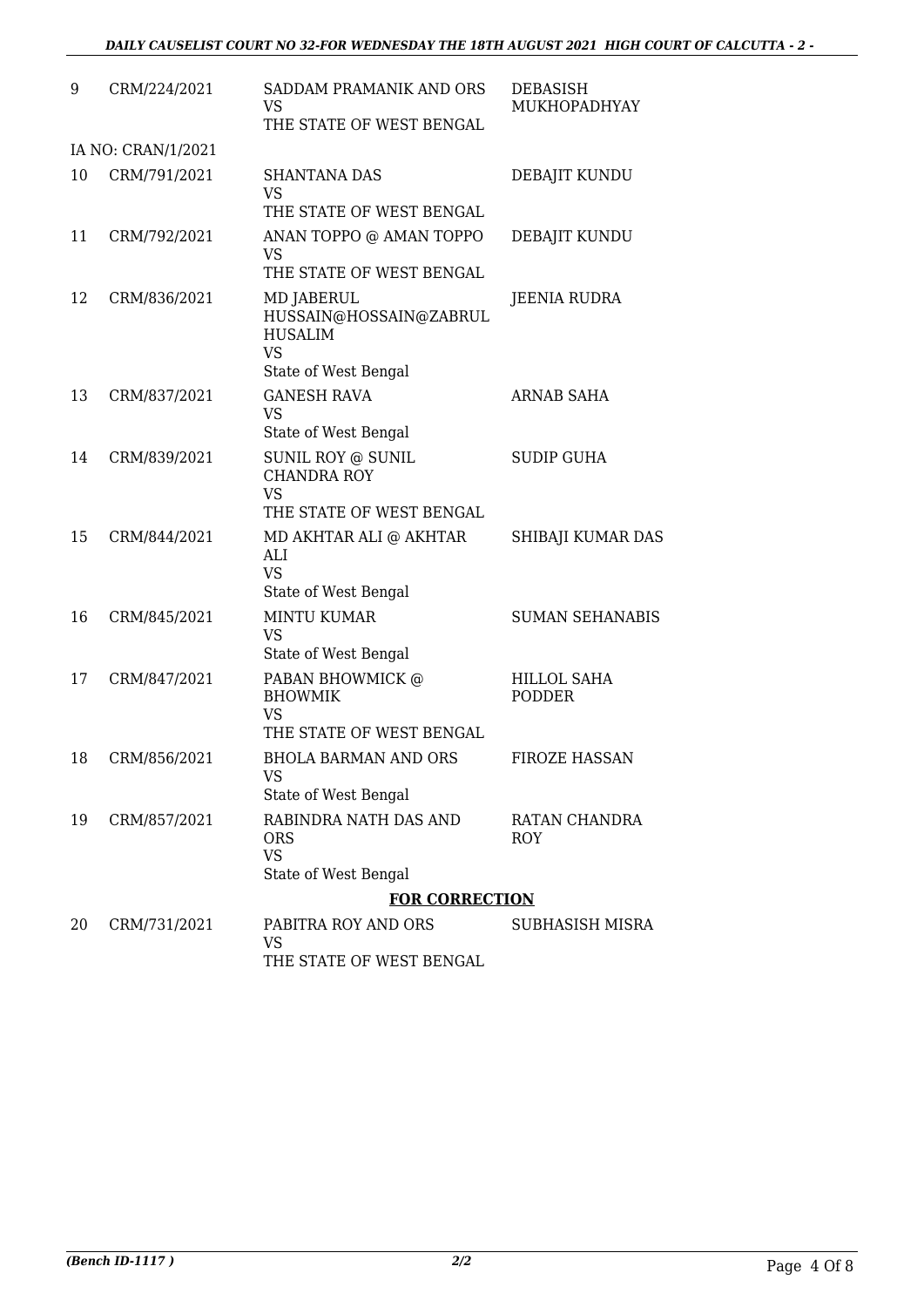

**DAILY CAUSELIST For Wednesday The 18th August 2021**

**COURT NO. 13 SINGLE BENCH (SB-IV) AT 11:00 AM HON'BLE JUSTICE RAJASEKHAR MANTHA (VIA VIDEO CONFERENCE)**

**FROM PRINCIPAL BENCH**

### **MOTION**

1 WPA/1123/2021 HARIPRASAD AGARWALA@ HARIPRASAD AGARWAL AND ANR VS THE STATE OF WEST BENGAL AND ORS SUPRIYA SINGH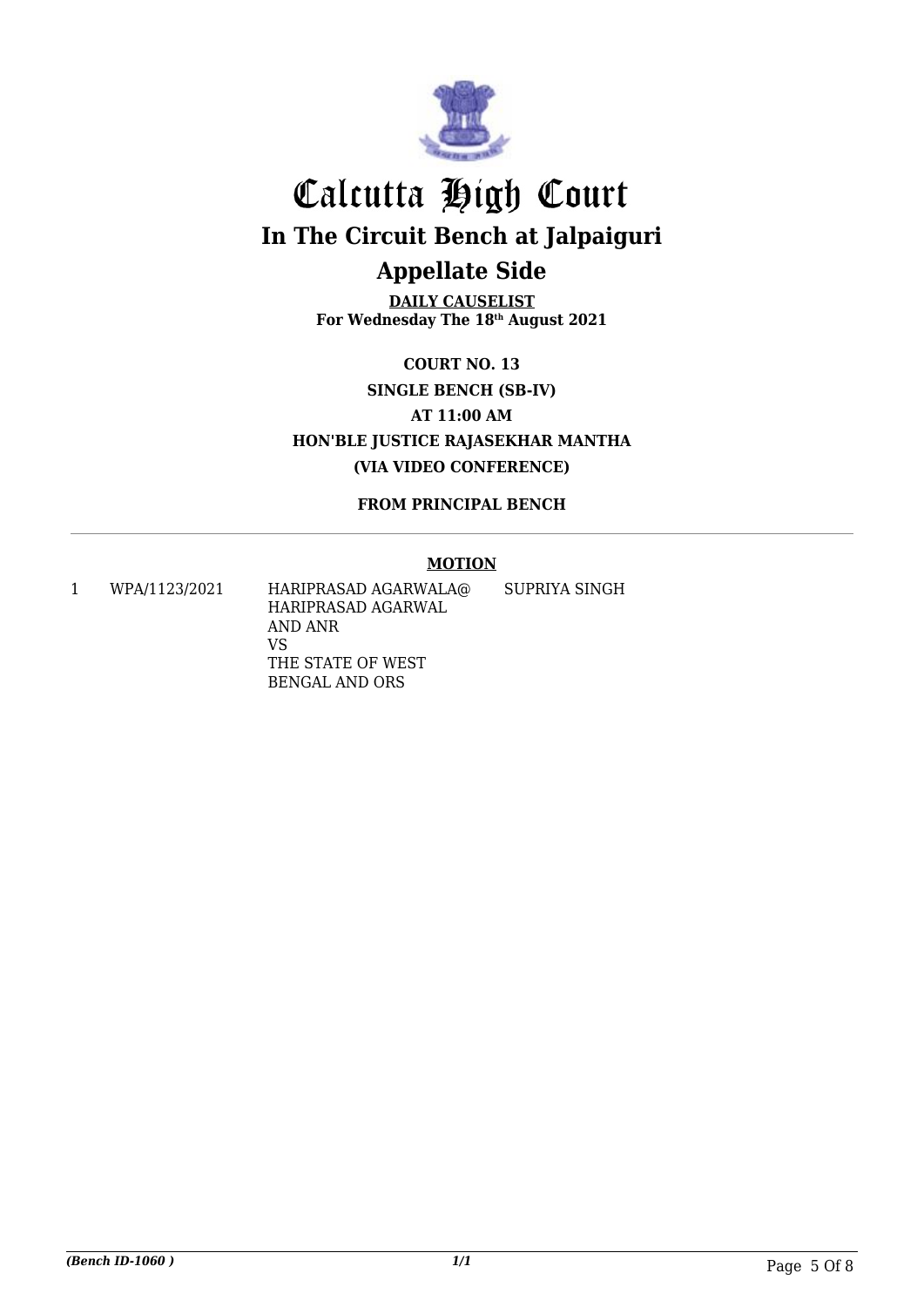

**DAILY CAUSELIST For Wednesday The 18th August 2021**

**COURT NO. 7**

**SINGLE BENCH (SB- V)**

**AT 11:00 AM**

**HON'BLE JUSTICE SABYASACHI BHATTACHARYYA (VIA VIDEO CONFERENCE)**

**FROM PRINCIPAL BENCH**

### **CIRCUIT BENCH MATTERS WILL BE TAKEN UP FIRST, THEN CALCUTTA HIGH COURT, APPELLATE SIDE MATTERS WILL BE TAKEN UP**

### **CIVIL MOTION**

| CO/69/2021 | <b>GANGADHAR DEVELOPER</b><br>PVT. LTD. AND ORS<br>VS<br>SRI MONILAL ROY AND ORS  | <b>SRI SUNIL KUMAR</b><br><b>SARKAR</b> |
|------------|-----------------------------------------------------------------------------------|-----------------------------------------|
| CO/70/2021 | SALIL KUMAR SAHA AND<br>ANR<br>VS<br><b>SRI RAMAKANTA@ BURA</b><br>PANDEY AND ORS | DEBORSHI DHAR                           |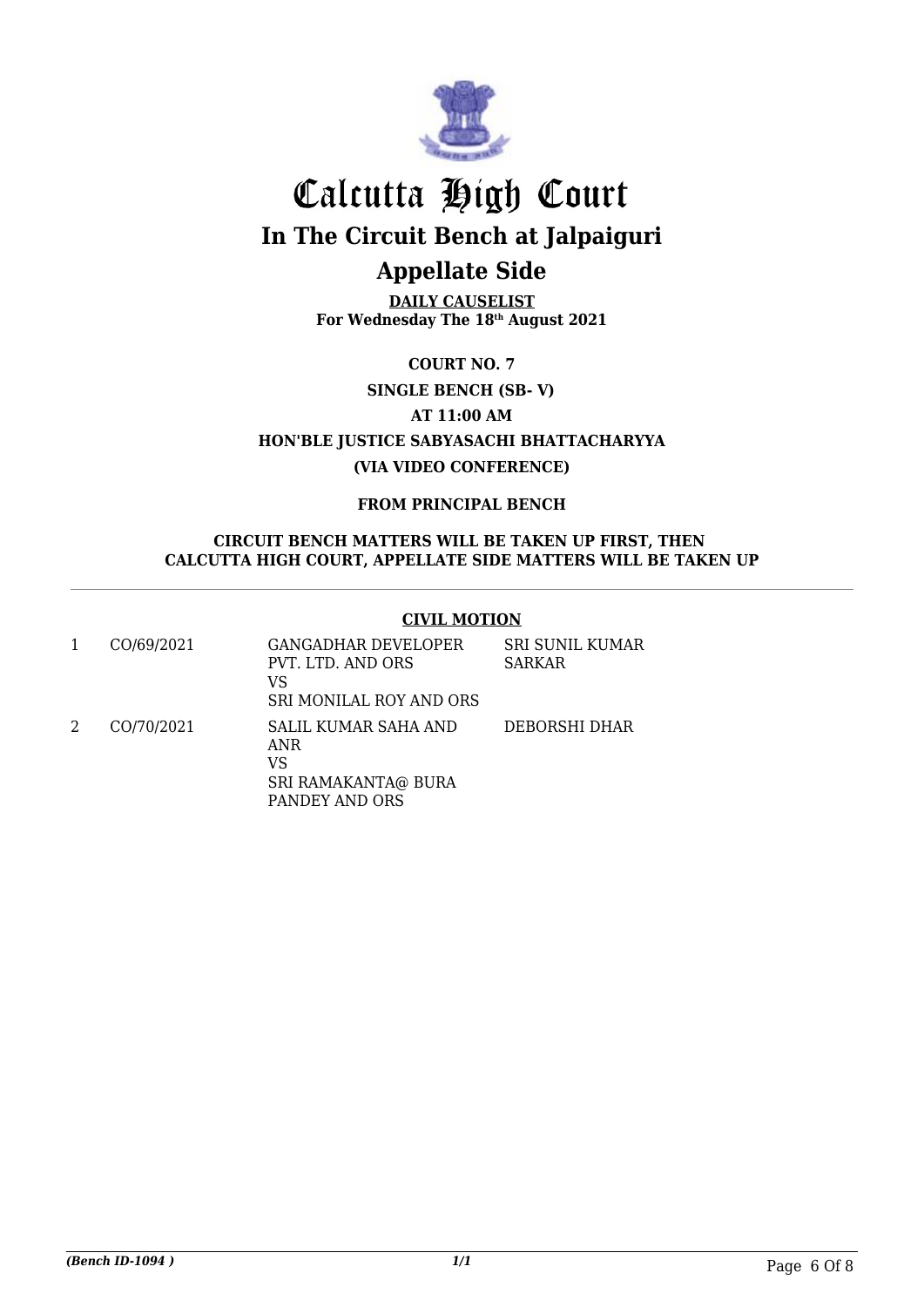

**DAILY CAUSELIST For Wednesday The 18th August 2021**

**COURT NO. 10 SINGLE BENCH (SB - IX) AT 11:00 AM HON'BLE JUSTICE RAVI KRISHAN KAPUR (VIA VIDEO CONFERENCE)**

**FROM PRINCIPAL BENCH**

### **MOTION**

1 WPA/1168/2021 AMRIT DAS AND ANR

VS STATE OF WEST BENGAL AND ORS

SANJAY MAZOOMDAR

*(Bench ID-1046 ) 1/1* Page 7 Of 8